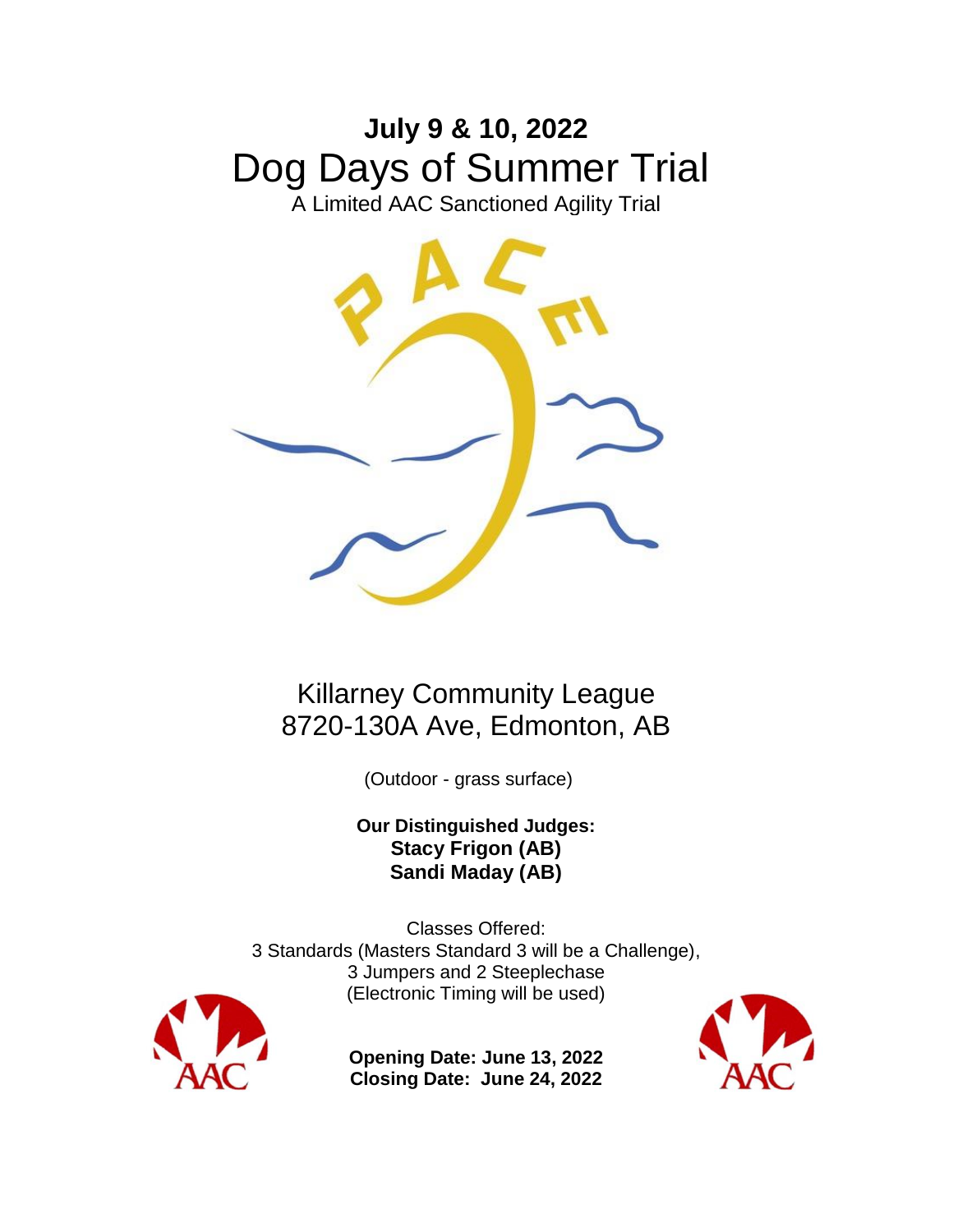#### **Trial Secretary**

Marie Sommer 17428 89 St NW, Edmonton, AB T5Z 3X9 780 989 1421 – agilitypoodles@telus.net

Mailed or emailed entries postmarked between June 13 to 24, 2022 will be accepted. Emailed entries not valid until payment is received. If emailing your entry, please make note of coupons on your entry but you can turn in your coupons at the trial. Please note that the actual coupon MUST be submitted. Photos or scans of coupons will not be accepted as payment.

Please send emailed entries and e-transfers to agilitypoodles@telus.net with the security answer: **paceagility (note new password)**

| Saturday           | Sunday             |
|--------------------|--------------------|
| M Standard 1       | M Standard 2       |
| (SF)               | (SM)               |
| Challenge          | M Jumpers 1        |
| (SF)               | (SM)               |
| M Jumpers 1        | M Jumpers 1        |
| (SF)               | (SM)               |
| Steeplechase 1     | Steeplechase 2     |
| (SM)               | (SF)               |
| AD & ST Jumpers 1  | AD & ST Standard 3 |
| (SM)               | (SF)               |
| AD & ST Standard 1 | AD & ST Jumpers 2  |
| (SM)               | (SF)               |
| AD & ST Standard 2 | AD & ST Jumpers 3  |
| (SM)               | 'SI                |

#### **Tentative Order of Classes**

#### **AAC ID Cards**

*All dogs must have an AAC ID card,* if your dog does not yet have an AAC ID card, the registration form can be found on the AAC website (www.aac.ca).

| Height At<br>Withers | Regular    | <b>Specials</b> | Veterans/<br><b>Junior</b><br>Handler | Double<br>Drop<br>Veterans |
|----------------------|------------|-----------------|---------------------------------------|----------------------------|
| 12 or less           | 8 (or 12)  |                 |                                       | n/a                        |
| $>12$ to 15          | 12 (or 16) | 8               | 8                                     |                            |
| $>15$ to 18          | 16 (or 20) | 12              | 12                                    |                            |
| $>18$ to 22          | 20 (or 24) | 16              | 16                                    | 12                         |
| >22                  | 24         | 20              | 20                                    | 16                         |

#### **Height Categories & Jump Heights**

#### **Ribbons & Rosettes**

Ribbons for 1st, 2nd, 3rd, 4th places and qualifying runs, will be given in each jump height category. Rosettes will be given for any ADC, ADC, MADC, ATChC, Bronze, Silver, Gold & Lifetime Achievement titles.

#### **Bitches in Season**

PACE is looking forward to participating in AAC's bitches in season (BIS) pilot project which will allow a BIS to compete at the trial. Please be advised failure to abide by the pilot program rules set out by AAC may lead to BIS no longer being allowed to run at any future AAC events. These rules are as follows regarding there being a BIS on site:

- Handlers are required to notify the trial secretary that they are running a BIS as soon as it is known. This is so that required adjustments to the trial format can be made as well as allowing the trial secretary to notify all competitors that a BIS will be on site.
- BIS are required to wear protective panties at all times except when in their designated potty area. Protective panties are not required to be worn while running the course.
- A protective mat must be used at the start line. The handler is required to provide their own mat.
- Handlers/ Owners are required to minimize the exposure of their BIS to other dogs and limit their movements around the trial grounds. This includes using the BIS designated potty area only.
- A handler may pull their BIS from the trial, instead of running them, provided they let the trial secretary know as soon as they know that their bitch is in season.

*Please note if these BIS rules are not followed the dog will be excused from the trial and no refund will be given.*

#### **Entry Changes/ Move-ups**

A dog that has entered this trial and subsequently earns a title or other entry change will be permitted to move-up in a class or change entry providing the Trial Secretary is notified by July 6, 2022.

If you get a title on Saturday, you may move-up to the next level on Sunday by filling out the class move-up form. The class move-up form will be available at the results table on Saturday. Same day moveups from Starters to Advanced will also be accommodated.

#### **Covid Requirements**

PACE will be following all current AHS covid restrictions that are in place at the time of the trial as well as any restrictions that are required by the facility. More details about the restirctions, including things like masking requirements, will be sent out via email with the trial information prior to trial.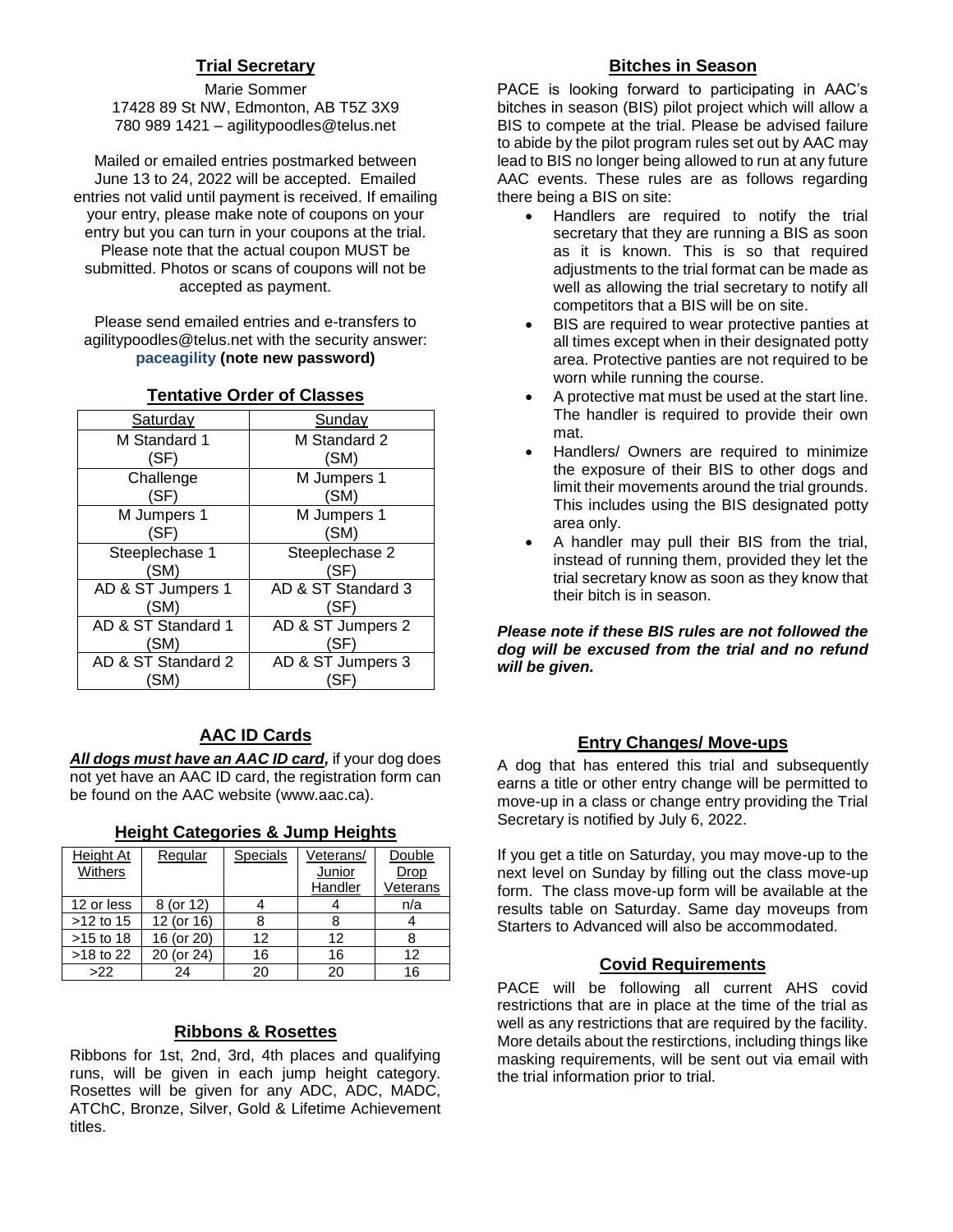#### **Refunds**

To receive a refund, the Trial Secretary must be notified before the trial date by a competitor whose dog is injured, and a valid veterinarian certificate must be provided prior to any refund being issued. There will be no refunds for dogs pulled on actual days of the trial, except for bitches in heat where the handler has decided to pull their dog instead of run them. Refunds for any other reasons may or may not be given at the Trial Committee's discretion. Coupons issued by P.A.C.E. are not redeemable for cash. *Please note that there will be no refund of entry fees for any dog or handler excused from the trial for any reason.*

#### **Directions**

*From South: Take the Anthony Henday to route 16 Yellowhead Trail. Take 82 St exit turn onto 82 St NW turn left on 132 Ave turn left onto 90 St. turn left onto 130A Ave. 8720-130Ave.*

*From North: Take 16 Yellowhead Trail to 82 St exit turn onto 82 St NW turn left on 132 Ave turn left onto 90 St turn left onto 130A Ave. 8720-130A Ave.*

#### **Accommodations**

Eastglen Inn 6918-118 Ave. Edmonton 1-888-411-2610

Edmonton Inn 11834 Kingsway Ave. Edmonton 1-888-747-4114

Chateau Louis 11727 Kingsway Ave. **Edmonton** 1-800-661-9843

Travelodge West 18320 Stony Plain Road **Edmonton** 1-800-578-7878

Rosslyn Inn & Suites 13620-97 St. Edmonton 1-877-785-7005

#### **CAMPING**

Sorry no on-site camping is available. Off-site camping available 30 minute drive at Rainbow Valley Campground, 13204-45 Avenue, Edmonton. Toll free: 1-888-434-3991

#### **Veterinarian**

Pulse Veterinary clinic 450 Ordze Road Unit #320, Sherwood Park 780 570 9999

#### **Concession**

No concession on site but there are many restaurants & convience stores located within 10 munutes of Killarney.

#### **Class Descriptions**

**Regular Classes:** These classes are open to all dogs, 18 months of age or older, as described within the current rules of the Agility Association of Canada.

**Specials Classes**: These classes are open to all dogs but are intended for dogs that are of a size or stature which limits their jumping ability. A dog may no longer compete in Regular classes after being entered at an official trial in any Specials class level, except that they may move to Veterans.

**Veterans Classes**: These classes shall be for dogs seven years of age or older that are currently competing in any Regular Class and for dogs five years of age or older who have competed in the Specials Class level for a minimum of twelve months.

**Giant Breed Height Concession**: For dogs measuring over 22". Dogs are considered giant breeds of mixed breed dogs resembling giant breeds in terms of weight to height ratio, may jump one or two jump heights lower than their measured regular height when they compete in the Specials category. Dogs who have double dropped in jump height as a Special may enter the Veterans category and receive Veteran time at the age of five. (They will not drop a third height.) For awards by jump height, giant breeds competing as a 16" special shall be ranked with other dogs of the same height and not in a separate category. Giant Breeds: Bernese Mountain Dog, Black Russian Terrier, Bloodhound, Bullmastiff, Dogue de Bordeaux, Great Dane, Great Pyrenees, Greater Swiss Mountain Dog, Irish Wolfhound, Kuvasz, Landseer, Leonbergerm Mastiff, Neopolitan Mastiff, Newfoundland, Saint Bernard

#### **Junior Handlers:**

Open to handlers 17 years and under, dog may jump 1 height lower than current jump height. JHs can compete in all games and standard classes.

#### **Senior Handler and Disabled Handler:**

Senior handlers (65 years and older) and handlers with disability may request a modified course time & a modified points requirement. Proof of age or disability is not required but handler must indicate on the entry form if entering this category to receive the modified times/ reduced points. Dog will be entered in their current competition jump height and category as the modified time & reduced point requirements are a concession for the handler, not the dog.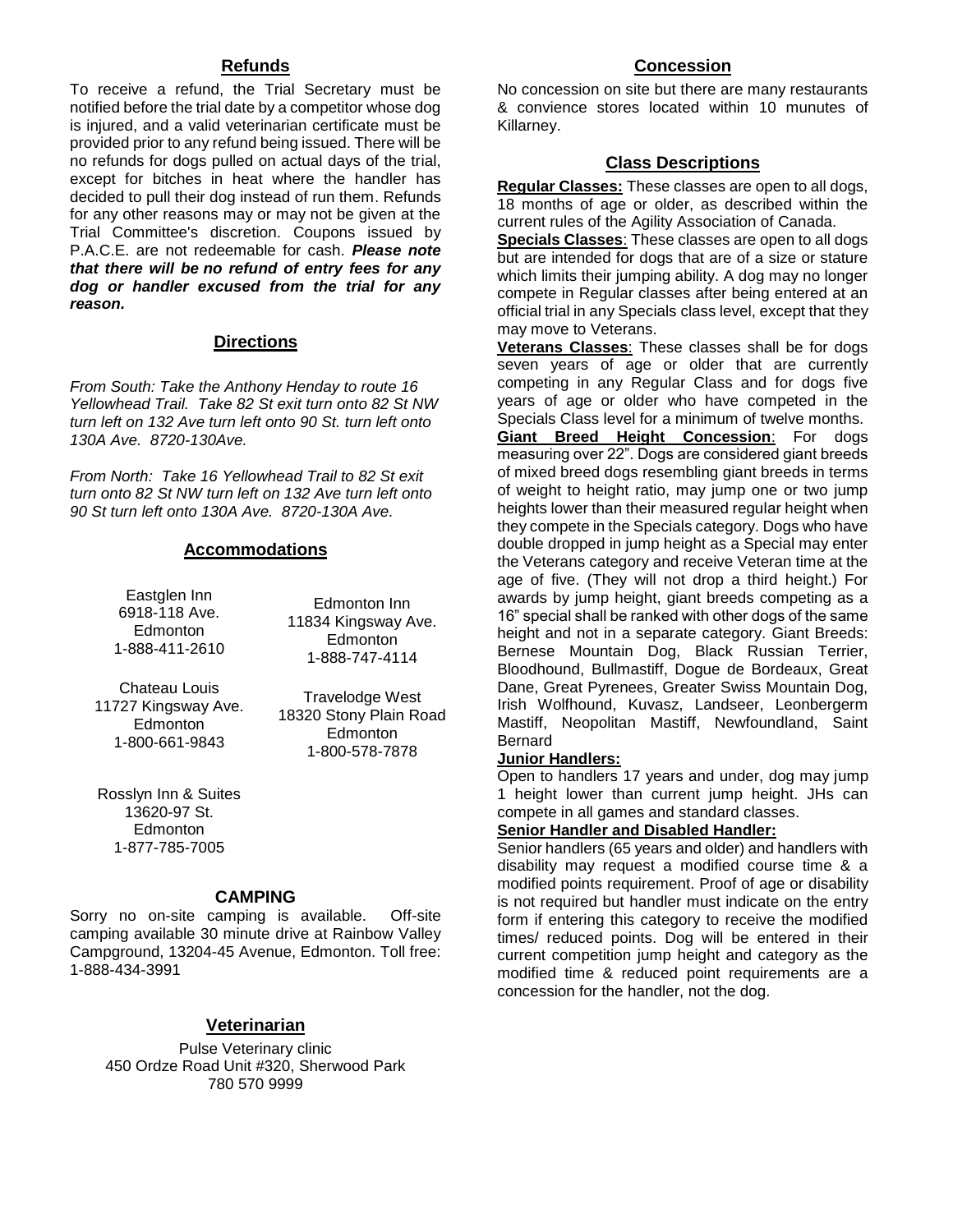**Starters Standard Class** shall be for dogs that have not earned the Agility Dog of Canada (ADC) title. A dog must achieve three (3) qualifying scores (no course or time faults) under two (2) different judges in the Starters class at an AAC Sanctioned Trial, to be awarded the ADC title.

**Advanced Standard Class** shall be for dogs that have not earned the Advanced Agility Dog of Canada (AADC) title. A dog must achieve three (3) qualifying scores (no course or time faults) under two (2) different judges in the Advanced class at an AAC Sanctioned Trial, to be awarded the AADC title.

**Masters Standard Class** shall be for dogs that have earned the Advanced Agility Dog of Canada (AADC) title. A dog must achieve three (3) qualifying scores (no course or time faults) under two (2) different judges in the Masters class at an AAC Sanctioned Trial, to be awarded the MADC title.

**Starters Games Classes:** The Starters Games classes are open to dogs that have not earned two qualifying scores in a particular game. However, if at the time of entry to this trial a dog has earned at least two qualifying score in a particular Starters level game, the dog must be entered in the Advanced Games Classes for that particular game.

**Advanced Games Classes**: The Advanced Games classes are open to dogs that have earned two qualifying score in a particular Starters level game but have not earned three qualifying scores for a particular Advanced level game.

**Masters Games Classes**: The Masters Games classes are open to dogs that have completed three qualifying scores at the Advanced level for that particular game.

**Gamblers Class**: This game demonstrates the handler's strategy and the dog's ability to work at a distance from the handler. The object of the game is to accumulate as many points as possible during the Opening Sequence and successfully complete the main Gamble.

**Jumpers Class**: This game demonstrates a dog's natural jumping ability. The dog is required to complete a course comprised of hurdles and tunnels as prescribed by the judge.

**Steeplechase**: This class demonstrates the dog's ability to run and jump at speeds while maintaining control on the A-frame and weave poles.

#### **Snooker Class:**

This game demonstrates the handler and dog's versatility as they work together against the clock. The object of the game is to accumulate as many points as possible by successfully completing obstacles in the prescribed order and within the allotted time.

### **P.A.C.E RESERVES THE RIGHT TO REFUSE ANY ENTRY**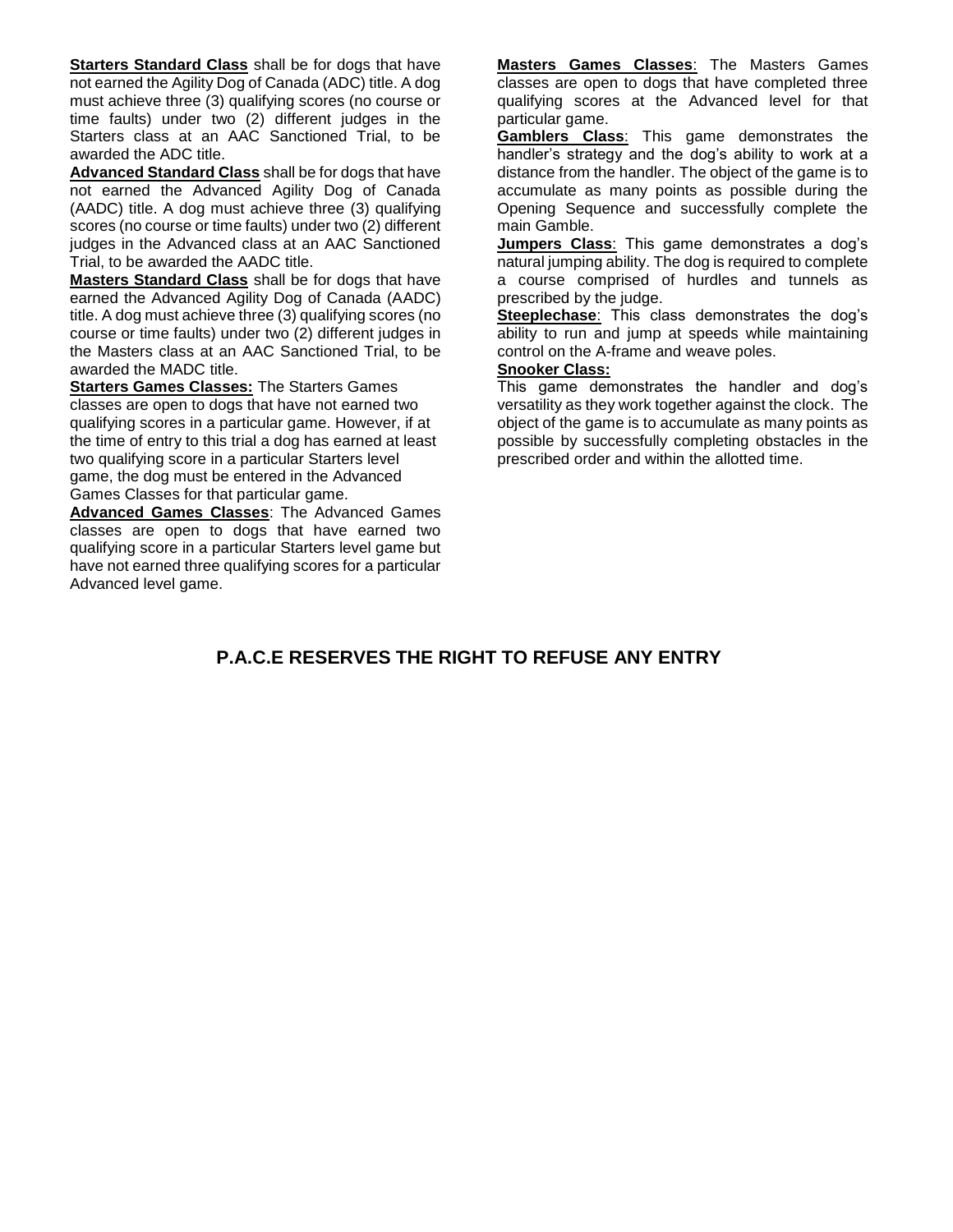# **P.A.C.E. Trial Mail-In Entry Form**

Trial Date: July 9 & 10, 2022

Return completed entry form, release & indemnity form (one per owner) with fees payable to P.A.C.E. Mail to: Marie Sommer, 17428 89 Street NW, Edmonton, AB T5Z 3X9 Please send emailed entries and e-transfers to [agilitypoodles@telus.net](file:///C:/Users/Marie/Desktop/agility%20entry%20forms/PACE%20trial%20secertary%20stuff/agilitypoodles@telus.net) with the security answer**: paceagility**

**Emailed entries are not valid until payment is received. (Please record any coupons being used on the entry but do NOT send them in. They will be collected at the trial.)** Entries must be postmarked/delivered between June 13 – 24, 2022.

(Please use one entry form per dog and please print clearly)

| <b>OWNER INFORMATION</b>                               | Has any of this information changed? |                                                        | ∏ YES | ∏ NO |  |  |  |
|--------------------------------------------------------|--------------------------------------|--------------------------------------------------------|-------|------|--|--|--|
| <b>Owners Name:</b>                                    |                                      |                                                        |       |      |  |  |  |
| Address:                                               |                                      |                                                        |       |      |  |  |  |
| City:<br>Province:                                     |                                      | Postal Code:                                           |       |      |  |  |  |
| Phone:                                                 | Email:                               |                                                        |       |      |  |  |  |
| Handler (if different from the owner):                 |                                      |                                                        |       |      |  |  |  |
| I desire to be scored as a Senior/ Disabled handler: [ |                                      | (new category see class discriptions for more details) |       |      |  |  |  |
| Junior Handler #:                                      | Junior's Name:                       |                                                        |       |      |  |  |  |

| <b>DOG INFORMATION</b>              |           | <b>YES</b><br><b>NO</b><br>Has any of this information changed? |                 |     |        |              |                     |      |
|-------------------------------------|-----------|-----------------------------------------------------------------|-----------------|-----|--------|--------------|---------------------|------|
| Name (as indicated on AAC ID Card): |           |                                                                 |                 |     |        | AAC ID $#$ : |                     |      |
| Breed:                              |           | Birth Date (dd/mmm/yy):                                         |                 |     |        |              |                     |      |
| Dog competes in:                    | ∐ Regular | Specials                                                        | Veterans        |     | DD Vet |              | Giant (triple drop) |      |
| Height at Withers:                  |           | Height Dog Will Jump:                                           | $\mathsf{I}4$ " | 18" | 12"    | 16"          | 20"                 | 124" |

| <b>CLASS INFORMATION:</b>                               |                       | Is this your first trial?                          | $\Box$ YES        | $\Box$ No                                                                                                                                                                                                                            |
|---------------------------------------------------------|-----------------------|----------------------------------------------------|-------------------|--------------------------------------------------------------------------------------------------------------------------------------------------------------------------------------------------------------------------------------|
| <b>Saturday</b>                                         | Sunday                | <b>Individual Runs/Weekend Packages:</b>           |                   |                                                                                                                                                                                                                                      |
| □ MA Standard 1                                         | $\Box$ MA Standard 2  | Number of runs _____ x \$15/run                    |                   | S and the set of the set of the set of the set of the set of the set of the set of the set of the set of the set of the set of the set of the set of the set of the set of the set of the set of the set of the set of the set<br>Ξ. |
| $\Box$ Challenge                                        | $\Box$ MA Jumpers 2   | Weekend Package (8 runs @ \$110)                   |                   | $\frac{\text{S}}{\text{S}}$<br>Ξ.                                                                                                                                                                                                    |
| MA Jumpers 1                                            | $\Box$ MA Jumpers 3   | Number of JH runs _____ x \$5/run                  |                   | $\frac{1}{2}$<br>Ξ.                                                                                                                                                                                                                  |
| $\Box$ Steeplechase 1                                   | $\Box$ Steeplechase 2 | <b>Less 10% PACE member discount</b>               |                   | $\sim$<br>۰                                                                                                                                                                                                                          |
| $\Box$ AD Jumpers 1                                     | $\Box$ AD Standard 3  | <b>Less PACE coupons</b>                           |                   | $\mathsf{s}$ and $\mathsf{s}$<br>٠                                                                                                                                                                                                   |
| $\Box$ ST Jumpers 1                                     | ST Standard 3         | GST#830015749                                      | <b>Total fees</b> | $=$                                                                                                                                                                                                                                  |
| $\Box$ AD Standard 1                                    | $\Box$ AD Jumpers 2   | (GST is include in fee)                            |                   |                                                                                                                                                                                                                                      |
| $\Box$ ST Standard 1                                    | $\Box$ ST Jumpers 2   | The weekend package is per handler and can be      |                   |                                                                                                                                                                                                                                      |
| $\Box$ AD Standard 2                                    | $\Box$ AD Jumpers 3   | shared with as many dogs as you have!!!            |                   |                                                                                                                                                                                                                                      |
| $\Box$ ST Standard 2                                    | $\Box$ ST Jumpers 2   |                                                    |                   |                                                                                                                                                                                                                                      |
|                                                         |                       | * Optional: Donation to IFCS Team \$               |                   |                                                                                                                                                                                                                                      |
| ** To enter a run as FEO - please write FEO next to the |                       | Please add this amount to your check and PACE will |                   |                                                                                                                                                                                                                                      |

level \*\*

**send it to the AAC with our trial fees.**

**In consideration of the acceptance of the entry I/We agree to abide by the rules and regulations of AAC and P.A.C.E. in effect at the time of this trial, and by any additional rules and regulations as approved by the Board of AAC and/or P.A.C.E. for this trial. I/We certify that the dog entered is not a hazard to persons or other dogs. I/We further agree to be bound by the "Release and Indemnity" included as part of the Premium List.** 

**PLEASE SIGN AND DATE THE ATTACHED "RELEASE & INDEMNITY" FORM AND MAIL WITH YOUR TRIAL ENTRY FORM(S). ENTRY IS NOT VALID UNLESS RELEASE HAS BEEN SIGNED, DATED AND ALL FORMS ARE SUBMITTED WITH THE CORRECT FEES.**

*\*\*\*I UNDERSTAND THAT MY ENTRY IS ACCEPTED ON THE CONDITION THAT I WILL VOLUNTEER.\*\**